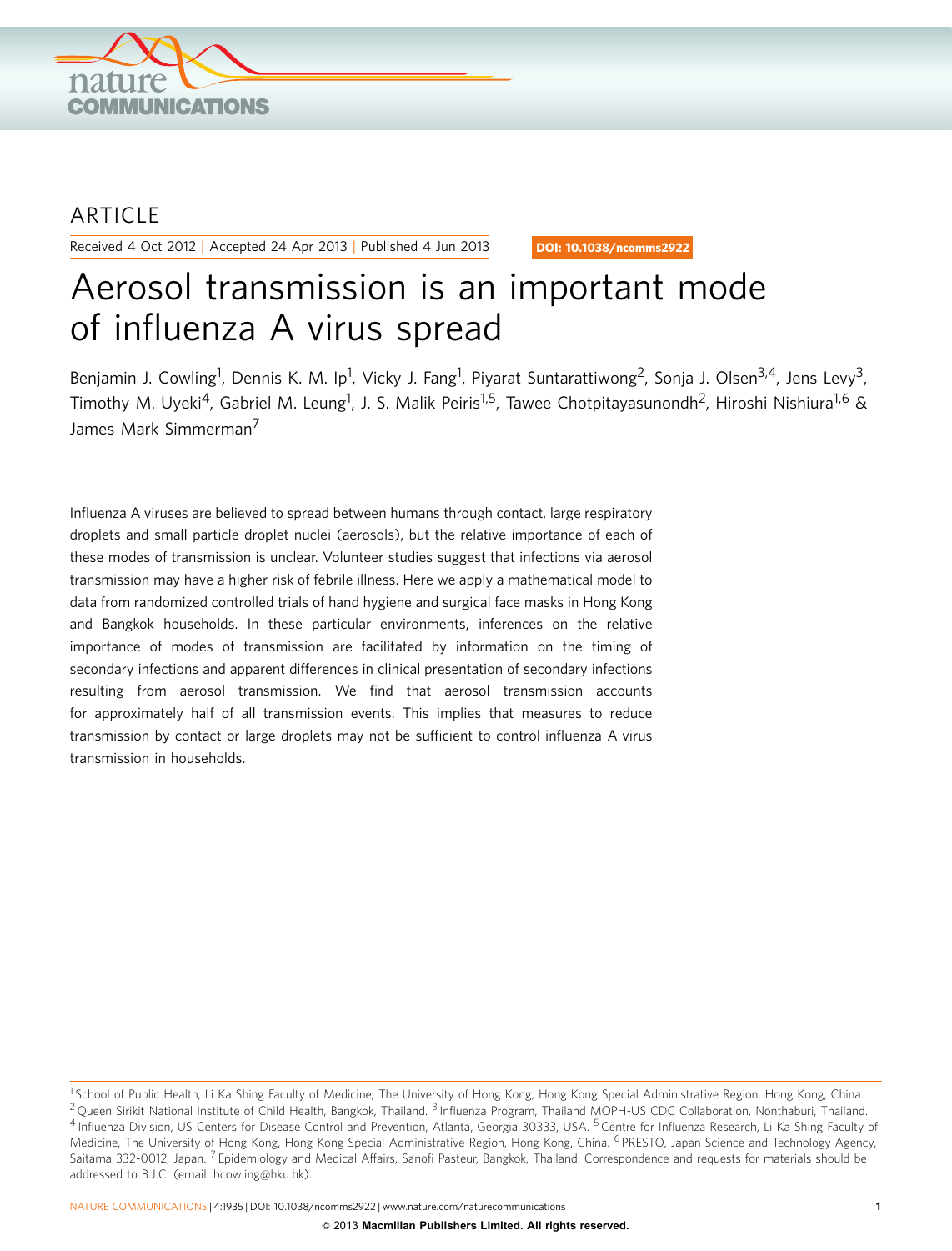nfluenza A viruses are believed to spread between humans through exposure to respiratory droplets expelled during coughing or sneezing from infectious individuals. A distinction is typically made between larger droplets th nfluenza A viruses are believed to spread between humans through exposure to respiratory droplets expelled during coughing or sneezing from infectious individuals. A distincsettle to ground within 1–2 m, versus smaller droplet nuclei particles with aerodynamic diameter below  $5 \mu m^{1-\frac{1}{2}}$  that can remain airborne for longer periods but may desiccate quickly, depending on environmental conditions. These latter particles are also referred to as aerosols and retain infectivity<sup>[4](#page-4-0)</sup>. The relative importance of contact, droplet and aerosol transmission of influenza viruses in humans has not been established, making it difficult to develop evidence-based infection control policies in various settings<sup>[5](#page-4-0)</sup>.

Influenza viruses can survive for hours on non-porous surfaces, but are not thought to survive long on hands<sup>6,7</sup>. Influenza viral RNA can be detected in the household environment of infected individuals, and hand hygiene can reduce environmental contamination<sup>8</sup>. Hand hygiene has appeared to reduce but not eliminate transmission in some studies but not others<sup>9–12</sup>, suggesting that contact spread has a partial role in influenza virus transmission.

In studies of exhaled breath particles from healthy subjects during tidal breathing, concentrations of particles vary from 1 to  $>$ 10,000 particles per liter, with the majority  $<$ 0.3 µm in diameter<sup>[13](#page-4-0)</sup>. Infectious virus and viral RNA can be detected in both larger particles  $>$  5 µm and smaller particles  $<$  5 µm<sup>14–16</sup>. Experimental studies have demonstrated that influenza virus can remain infectious in small particle aerosols, and can transit across rooms<sup>[17](#page-4-0)</sup>. Influenza viral RNA has been detected in a hospital emergency department<sup>[18](#page-4-0)</sup> and aerosol transmission was implicated in a hospital outbreak of seasonal influenza<sup>19</sup>. These data demonstrate the potential contribution of aerosols to influenza transmission. However, there is limited empirical evidence of aerosol transmission in the literature to date<sup>4</sup>. Ferret studies have provided evidence supporting the various modes of influenza virus transmission<sup>[4](#page-4-0)</sup>, and notably in the 1940 s, one study provided evidence supporting aerosol transmission $20$ .

Influenza virus infection is associated with a varying spectrum of disease that typically ranges from subclinical or asymptomatic to acute febrile acute respiratory illness<sup>21,22</sup>. An important observation from human challenge studies is that aerosolized influenza A viruses are infectious at low doses, and tend to cause more 'typical influenza-like disease' (that is, fever plus cough) than intranasal inoculation, which mimics contact and droplet transmission<sup>[22,23](#page-4-0)</sup>. Similar observations have also been reported in the ferret model<sup>24</sup>. This could be explained by infection with small particles in the conducting airways or lower respiratory tract, eliciting a more vigorous host response characterized by fever and coughing. This leads to the hypothesis that influenza A virus infections initiated by aerosol transmission could have a different clinical presentation on average than infections by the contact or droplet route, and that aerosol spread would be more likely to manifest in fever plus cough. Differing clinical presentation depending on the primary site of infection is thought to occur for other infectious diseases, for example, smallpox, and Milton suggested the term 'anisotropic' for infections with this property<sup>2</sup>

Based on the hypothesis that average clinical presentation differed depending on the mode of transmission, we developed a mathematical model to permit inference on the contribution of each mode to transmission of influenza A virus in households from data from two randomized controlled trials of surgical masks and hand hygiene, in Hong Kong and Bangkok. We found that aerosol transmission accounted for approximately half of all transmission events. This implies that measures to reduce

transmission by contact or large droplets may not be sufficient to control influenza A virus transmission in households.

#### Results

Descriptive analysis. In total, the studies in Hong Kong and Bangkok included successful follow-up of 275 and 507 index cases with confirmed influenza A, respectively, (Supplementary Tables S1–S2). There was no statistically significant difference between study arms in the risk of confirmed influenza A virus infections in household contacts and initial reports of those studies concluded that these interventions could have had at most a small effect on overall transmission<sup>[11,12](#page-4-0)</sup>. In both studies, household contacts with confirmed influenza A virus infection had slightly higher but non-significant risks of fever plus cough in the intervention arms compared with the control arm (Supplementary Table S3). However, when the cumulative incidence of confirmed influenza infections were plotted for household contacts, we identified a change in the risk of fever plus cough that was particularly apparent in the households in Bangkok [\(Fig. 1,](#page-2-0) Supplementary Fig. S1). These changes are consistent with our hypothesis that hand hygiene and face mask interventions would reduce contact and large droplet transmission, increasing the contribution of aerosol transmission in the intervention arms which consequently led to an increased risk of fever plus cough among the confirmed infections in household contacts in the intervention arms.

Modes of transmission. Fitting the transmission model to the data from each study, we found that under a wide range of assumed efficacies of hand hygiene and face masks, aerosol spread remained the dominant mode of influenza A virus transmission, with consistency in the estimated contribution to overall transmission between the two settings [\(Fig. 2\)](#page-2-0). Under a plausible exemplar scenario where randomization to the hand hygiene intervention reduced contact transmission by 50%, although randomization to face masks plus hand hygiene reduced both contact and droplet transmission by 50%, we estimated that in the control arm aerosol transmission contributed to 51% of secondary infections in Hong Kong and 42% of secondary infections in Bangkok [\(Table 1,](#page-3-0) Supplementary Fig. S2). Varying the assumed efficacy of each intervention from 0–100% led to ranges for the estimated contribution of aerosol transmission of  $\sim$  25–85% in Hong Kong and 25–75% in Bangkok ([Fig. 2\)](#page-2-0). Priors and posteriors for the fitted model are shown in Supplementary Figs S3–S4, and model diagnostics are plotted in Supplementary Figs S5–S8. Sensitivity analyses with a broad range of alternative model formulations supported these observations (Supplementary Methods, Supplementary Tables S4–S10, Supplementary Figs S9–S16).

### **Discussion**

Our results suggest that aerosol transmission is an important mode and possibly the predominant mode of influenza A virus transmission in households. Aerosol transmission was estimated to account for approximately half of all transmission events, suggesting that influenza A virus transmission among household members may not be controlled by interventions against contact or droplet transmission<sup>[4,26](#page-4-0)</sup>. Our findings were derived from households in tropical and sub-tropical settings but the proposed framework can be used to assess transmission modes in other climates and settings. A comprehensive picture of modes of transmission in different settings would facilitate calibration of public health measures, which only need to reduce overall transmission by approximately one third, assuming a basic reproductive number of  $\sim$  1.5 [\(ref. 27\)](#page-4-0), to achieve control.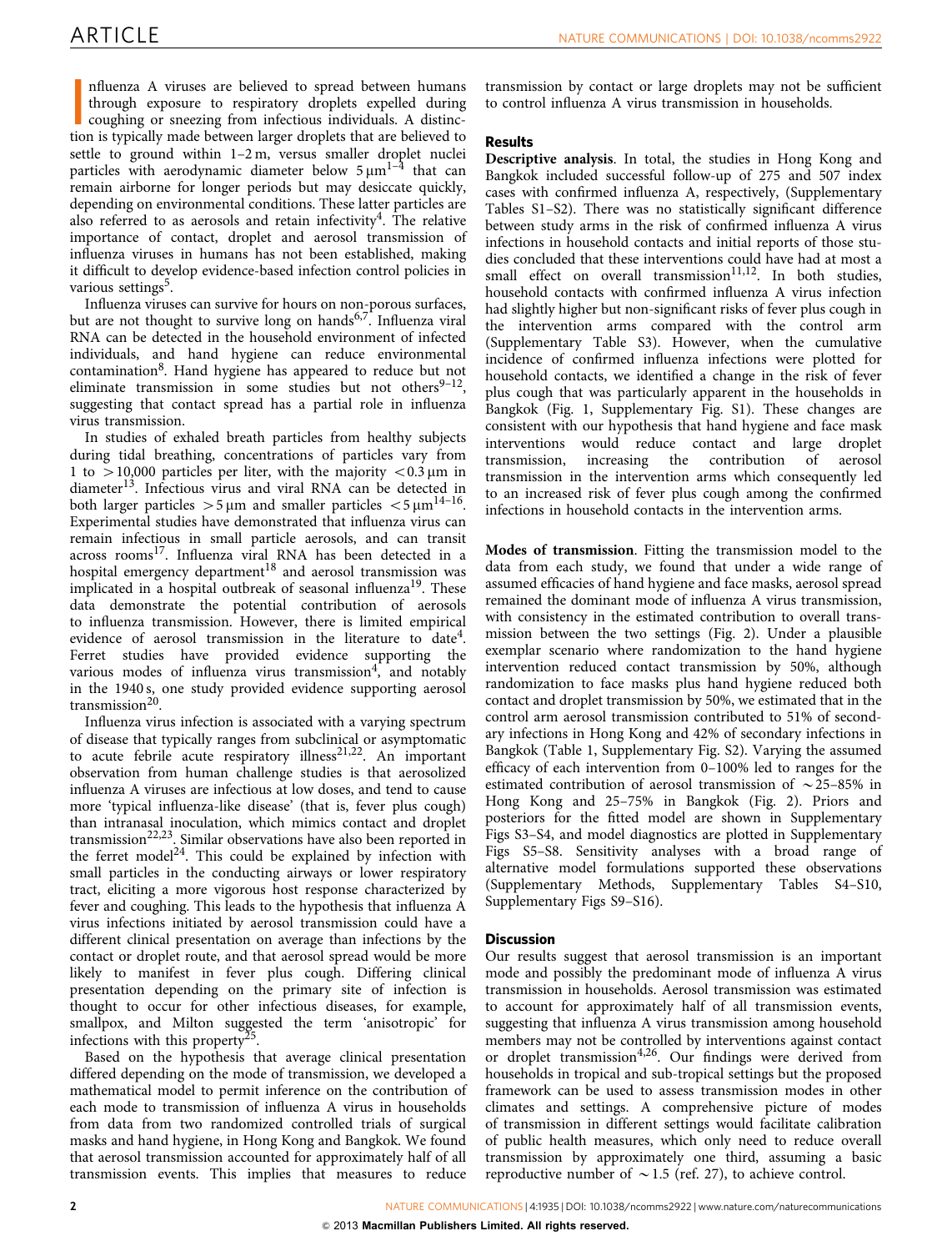<span id="page-2-0"></span>

Figure 1 | Risk of infection and illness in household contacts. Cumulative hazards of confirmed influenza A virus infections presenting with fever plus cough or not presenting with fever plus cough, in household contacts in 275 and 507 households in Hong Kong and Bangkok, respectively. Increases in the risk of confirmed infection with fever plus cough, and decreases in the risk of confirmed infection without fever plus cough, are particularly apparent in the intervention arms compared with the control arm in Bangkok.



Figure 2 | The cause-specific probabilities of aerosol transmission. The relative importance of aerosol transmission in households in Hong Kong and Bangkok, quantified in terms of the cause-specific probability of aerosol transmission. The contour lines show the proportion of secondary influenza virus infections attributed to aerosol transmission in the control arm of each study, under varying assumptions about the efficacy of randomization to the hand hygiene and surgical mask interventions in reducing contact (x axis) and droplet (y axis) transmission, respectively. The parameter estimates in [Table 1](#page-3-0) correspond to the exemplar plausible assumption that randomization to the hand hygiene and face mask interventions led to 50% reductions

Our analysis reveals two important insights into influenza A virus transmission. First, in household outbreaks susceptible individuals are at risk of infection via multiple modes, and substantive reductions in the risk of infection by one mode may not lead to overall reductions in the risk of infection. In the Hong Kong and Bangkok studies, the hand hygiene and face mask interventions did not substantially change the overall risk of infection for household contacts, but instead may have altered the likely mode of infection with consequences for clinical presentation. Second, our model suggests that aerosol transmission

appears to be an important mode of transmission in households in Hong Kong and Bangkok, despite previous hypotheses that aerosol transmission may be suppressed in settings with higher humidity<sup>28,29</sup>. Whereas other infections that spread predominantly by the aerosol route such as varicella and measles viruses are highly transmissible and can cause explosive outbreaks, influenza viruses are not as highly transmissible, with a reproductive number typically in the range 1.5–2.0 ([ref. 27\)](#page-4-0). This could be explained if individuals infected with influenza viruses only generate infectious doses at a low rate, so that larger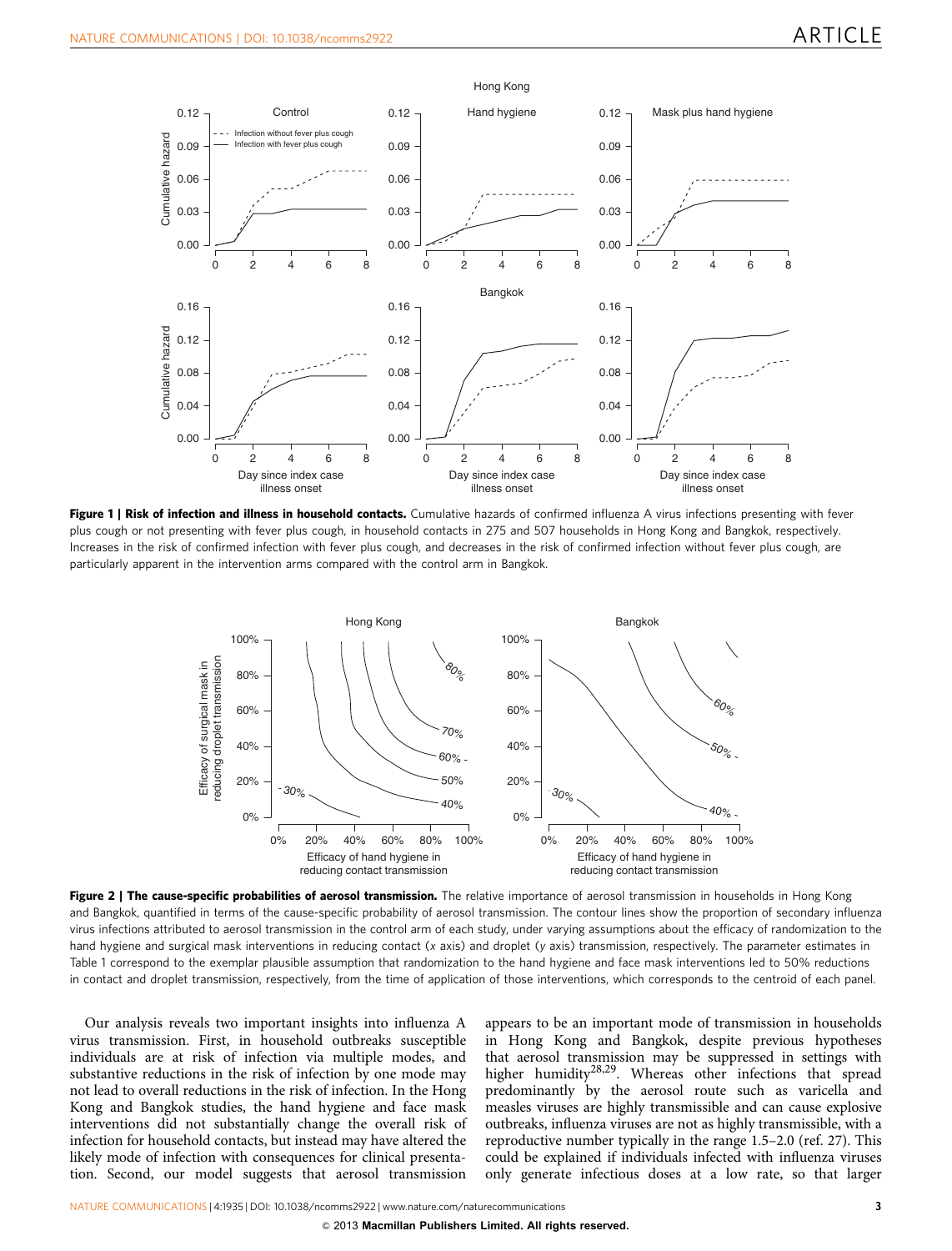<span id="page-3-0"></span>

| <b>Parameters</b>                                                           | Hong Kong (275 households<br>with 822 contacts)<br>Estimate (95% CI) | <b>Bangkok (507 households</b><br>with 1,266 contacts)<br>Estimate (95% CI) |
|-----------------------------------------------------------------------------|----------------------------------------------------------------------|-----------------------------------------------------------------------------|
| $\phi$ Shape of the Weibull distribution                                    | 1.41 (1.05, 1.79)                                                    | 1.38 (1.14, 1.61)                                                           |
| $\lambda_1$ Force of contact transmission                                   | $0.16$ (0.01, 0.41)                                                  | 0.17(0.01, 0.32)                                                            |
| $\lambda_2$ Force of droplet transmission                                   | 0.11(0.000.30)                                                       | 0.13(0.01, 0.28)                                                            |
| $\lambda_3$ Force of aerosol transmission                                   | 0.28(0.07, 0.42)                                                     | $0.22$ (0.11, 0.32)                                                         |
| $\pi_1$ Risk of fever plus cough for infections by contact route            | 22% (1%, 51%)                                                        | 26% (1%, 66%)                                                               |
| $\pi$ <sub>2</sub> Risk of fever plus cough for infections by droplet route | 23% (1%, 58%)                                                        | 33% (2%, 73%)                                                               |
| $\pi$ <sub>3</sub> Risk of fever plus cough for infections by aerosol route | 53% (33%, 92%)                                                       | 77% (55%, 98%)                                                              |
| $\theta_1$ Proportion of household adults immune/not exposed                | 88% (84%, 91%)                                                       | 74% (71%, 78%)                                                              |
| $\theta_2$ Proportion of household children immune/not exposed              | 80% (72%, 88%)                                                       | 69% (61%, 76%)                                                              |

CI, confidence interval.<br>Point estimates and 95% credible intervals of model parameters under an exemplar plausible scenario that hand hygiene and surgical face masks reduced contact and droplet transmission, respectively, by 50% from the time of application of those interventions.

\*The forces of infection in combination with a shared shape parameter determine the hazard associated with each competing mode of transmission. The relative contribution of each mode j is calculated . -The forces of infection in combination with a shared share<br>as the cause-specific probabilities  $\lambda_j^\phi / (\lambda_1^\phi + \lambda_2^\phi + \lambda_3^\phi)$ .

outbreaks would only result from prolonged exposures in optimal conditions[4,30.](#page-4-0) Assuming that infected persons excrete aerosolized virus at a low rate, and given that infectious virus in aerosols are rapidly diluted through ventilation and natural decay in the environment, it is likely that the greatest risk of aerosol transmission is in close proximity to infected persons<sup>4</sup>.

Table 1 | Parameter estimates for the model of modes of transmission.

There are some limitations to our analysis. First, our model did not fully account for heterogeneity in transmission associated with various host, viral and environmental factors. For example, there may be variability in infectiousness between index cases, variability in susceptibility to different virus strains and variability in the hazard of modes of transmission depending on proximity and airflow. However, our model captures the essential features of transmission, and random allocation of households to the three intervention arms should have balanced all other factors between groups so that the differences in outcomes between intervention groups are due to the effects of the interventions on modes of transmission. We only included data on influenza A virus transmission in this article because the literature supporting different clinical presentations associated with infections by the aerosol route<sup>[22,23](#page-4-0)</sup> only provide data on influenza A. Further work could apply similar approaches to influenza B if the same hypothesis regarding clinical presentation were thought to apply. Second, our model implicitly assumes that only the first infectious exposure is relevant to susceptible contacts, and once infected by that first exposure, further exposures are unimportant. Our model could be expanded to allow for multiple simultaneous exposures, if it were understood how this might affect clinical presentation of consequent infections. Third, it is possible that some secondary influenza virus infections were not confirmed due to poor quality specimens collected during home visits, or if peak viral shedding in the respiratory tract occurred between home visits at 3-day intervals<sup>11,12</sup>. Finally, we did not explicitly account for imperfect adherence to the interventions, although the efficacy parameters in our model account for  $\langle 100\% \rangle$  efficacy against the specific modes of transmission as would be expected under imperfect adherence. Further improvements in the model might be obtained by incorporating limited data on adherence that was mainly self-reported by participants.

Our results raise a number of questions. First, are there differences in the importance of innate, humoral, cell-mediated and mucosal immunity against specific modes of influenza virus transmission, or in immune responses to infection? Experimental results suggest that humoral antibody might be particularly relevant for protection against aerosol transmission<sup>22</sup>. Second, are there differences in the incubation period associated with

infection by different modes of transmission? It is thought that the minimum infectious dose is lower for infections by the aerosol route<sup>22,23</sup>, but the implications on incubation period are unclear. Third, are there consequences from the mode of infection on modes of subsequent transmission from an infected and symptomatic (or asymptomatic) individual? If so, there would be important implications for the interpretation of volunteer challenge and transmission studies?<sup>[31](#page-4-0)</sup> Finally, how would repeated exposures to infectious doses of influenza viruses, particularly within a short time frame after the first exposure, affect subsequent risk of clinical disease and clinical presentation? As some genetic factors have been identified as risk factors for severe influenza disease<sup>[32,33](#page-4-0)</sup>, what is the role of such factors in influencing milder clinical diseases versus no illness by different modes of influenza virus transmission?

Further work could examine differences in modes of influenza virus transmission by host, viral and environmental factors, in other geographical locations, and in other closed environments including schools and health care settings. In particular, there is some evidence that absolute humidity influences aerosol transmission<sup>[28,29,34](#page-4-0)</sup>, and our results lead to the corollary that the clinical presentation of influenza virus infections could vary over time according to variation in humidity. On the technical side, further work could explore the use of alternative modelling approaches including dependent competing risk models.

In conclusion, our findings suggest that household contacts of persons with symptomatic influenza virus infection are at risk of infection by multiple modes, and that aerosol transmission is important. This is suggestive of the need for further studies into personal preventive measures for the control of influenza; although our observations suggest that hand hygiene and surgical face masks may not provide high levels of protection against influenza virus transmission in these settings. Having identified that aerosol transmission is important in households, appropriate control measures in this setting could include improved ventilation to dilute and remove aerosols more quickly, the use of humidifiers or ultraviolet light to reduce the viability of aerosols and isolation of sick individuals in separate rooms $^{26,28}$ . The importance of aerosol transmission implies that the definition of 'contact' in epidemiological studies of influenza virus transmission may need to be reconsidered, perhaps by accounting for proximity and duration of contact. Although our findings offer new insights in understanding and preventing influenza transmission in a confined space, the relative contribution of each mode of transmission has yet to be clarified in other geographical locations and different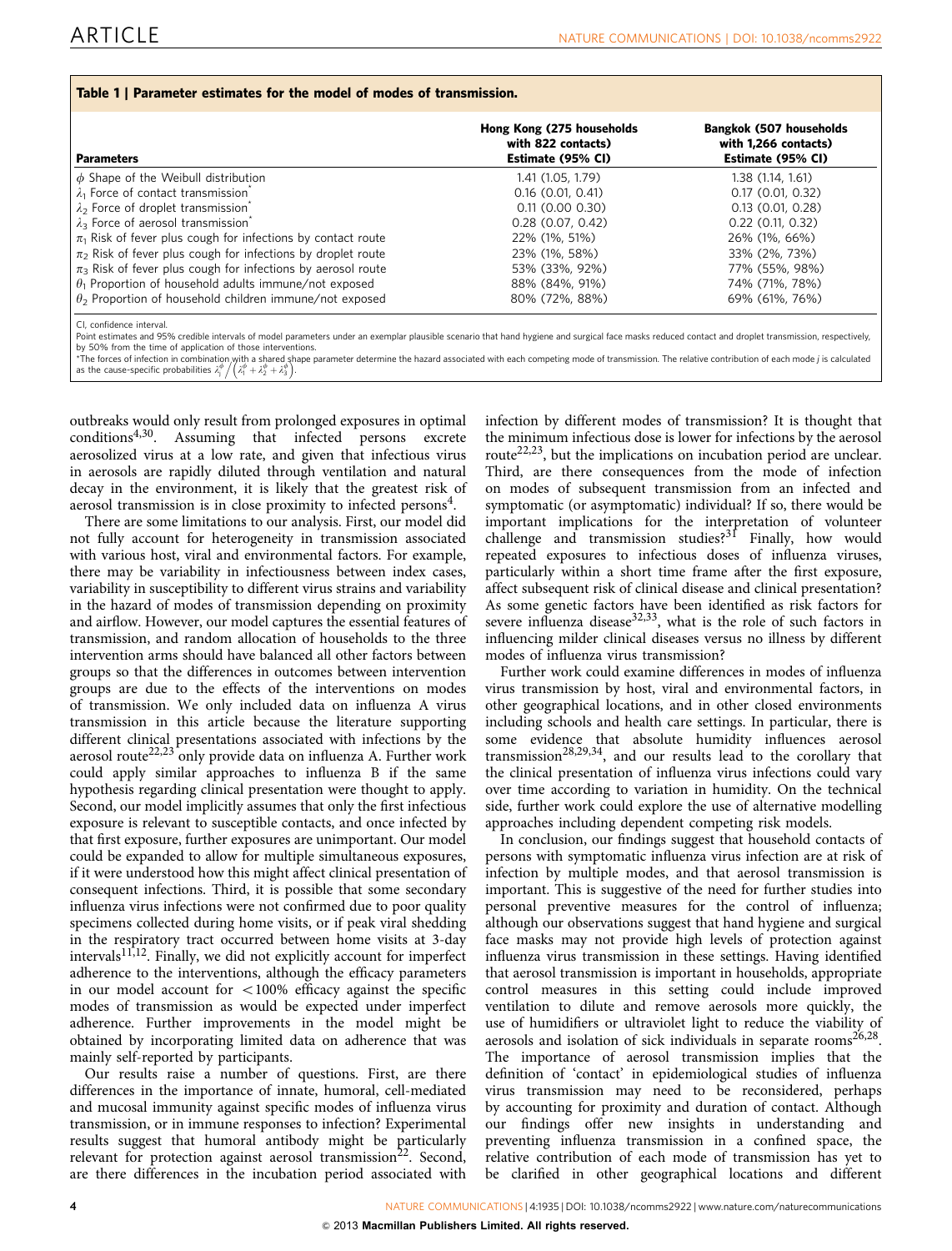<span id="page-4-0"></span>transmission settings. Our model also enables more detailed analyses of the effects of host factors (for example, age, innate, humoral and mucosal immunity), differences between virus strains, and environmental factors (temperature, humidity, air currents) in varying the importance of each mode of transmission.

#### Methods

Sources of data. In Hong Kong and Bangkok during 2008-2011, large randomized controlled trials were conducted to investigate the efficacy of surgical face masks and enhanced hand hygiene in reducing transmission of influenza in<br>households<sup>11,12</sup>. The two studies shared very similar protocols as outlined below, and minor differences between the two studies are clarified in Supplementary Table S11.

In each study, index cases were enrolled as local residents presenting for medical care with illness consistent with an acute upper respiratory tract infection, and living in a household with at least two other individuals of whom none had reported upper respiratory tract infections in the preceding 14 days. Nasal and throat swabs (NTS) were collected and pooled for testing with the QuickVue Influenza  $A + B$  rapid diagnostic test (Quidel Corp., San Diego, CA) using the manufacturer's sterile foam swabs. Those subjects with a positive result on the rapid test were randomized and further followed-up. Data on clinical signs and symptoms were collected for all subjects, and an additional pooled NTS specimen was collected for subsequent reference testing.

Households were randomized in equal proportions to one of three groups: control, control plus hand hygiene or control plus hand hygiene plus surgical face masks. Supplementary Table S12 provides specific details of the three interventions applied in each study. Following randomization a home visit was scheduled to implement the intervention, collect baseline demographic data and NTS specimens from all household members aged  $\geq$  2 years, and to describe the information to be recorded in daily symptom diaries. Further home visits were scheduled around 3 and 6 days after the baseline home visit to check symptom diaries, monitor adherence to interventions and collect NTS specimens from all household members regardless of illness.

All NTS specimens were tested by RT–PCR for influenza A and B viruses using standard methods as described elsewhere<sup>7,8</sup>. Only the households of index cases with confirmed influenza A virus infection are included in the present analyses. The primary outcome measure was the secondary infection risk at the individual level, that is, the proportion of household contacts that had influenza virus infection confirmed by RT–PCR during follow-up. Written informed consent was provided by all subjects 18 years of age and older, and proxy written consent from parents or legal guardians was obtained for children. The studies were approved by Institutional Review Boards in Hong Kong and Bangkok, respectively.

**Statistical analysis.** We constructed a mathematical model that accounted for the alternative modes of transmission (Supplementary Methods, Supplementary Tables S13–S15, Supplementary Fig. S17) and used it to analyse the observed time intervals between primary and secondary cases, the frequency of secondary transmission in households and the risk of presentation with fever plus cough among confirmed secondary cases. As the observation of household transmission was truncated at around 7 days as illness onset in each index case, we assumed that all of observed secondary cases resulted from actual secondary transmission. We estimated the cumulative hazards of infection with or without fever in each study arm using the Nelson–Aalen non-parametric estimator. Using the competing risk model described in the Supplementary Information, we allowed household contacts to experience competing hazards of infection by three alternative modes, and time to infection in each mode followed a Weibull distribution with an identical shared shape parameter and mode-specific scale parameters. Infection via one mode was sufficient to confer immunity against any further infection. In households with one or more secondary case, we assumed independent hazards of infection from each infected person in a household for the remaining contacts. Some household contacts were assumed to be immune to infection by any mode, and we jointly estimated the proportion of initially immune children and adults with other parameters. We assumed that randomization to the hand hygiene intervention reduced the risk of contact transmission, and the addition of surgical face masks also reduced the risk of droplet transmission independently. Moreover, we assumed a different risk of fever plus cough following infection with each mode of transmission. Quantifying each hazard of secondary transmission, we computed the cause-specific probability of aerosol transmission to express the relative contribution of aerosol transmission among all three modes. Data from the Hong Kong study and statistical syntax in the R language to permit reproduction of these analyses are available at the corresponding author's website ([http://www.hku.hk/](http://www.hku.hk/bcowling/influenza/HK_NPI_study.htm) [bcowling/influenza/HK\\_NPI\\_study.htm](http://www.hku.hk/bcowling/influenza/HK_NPI_study.htm)).

#### 2. Brankston, G., Gitterman, L., Hirji, Z., Lemieux, C. & Gardam, M. Transmission of influenza A in human beings. Lancet Infect. Dis. 7, 257 (2007).

- 3. Weber, T. P. & Stilianakis, N. I. Inactivation of influenza A viruses in the environment and modes of transmission: a critical review. J. Infect. 57, 361  $(2008)$
- 4. Tellier, R. Aerosol transmission of influenza A virus: a review of new studies. J. R Soc. Interface. 6(Suppl 6), S783 (2009).
- 5. Cowling, B. J. Airborne transmission of influenza: implications for control in healthcare and community settings. Clin. Infect. Dis. 54, 1578 (2012).
- 6. Bean, B. et al. Survival of influenza viruses on environmental surfaces. J. Infect. Dis. 146, 47 (1982).
- 7. Mukherjee, D. V. et al. Survival of influenza virus on hands and fomites in community and laboratory settings. Am. J. Infect. Control 40, 590 (2012).
- 8. Simmerman, J. M. et al. Influenza virus contamination of common household surfaces during the 2009 influenza A (H1N1) pandemic in Bangkok, Thailand: implications for contact transmission. Clin. Infect. Dis. 51, 1053 (2010).
- Stebbins, S. et al. Reduction in the incidence of influenza A but not influenza B associated with use of hand sanitizer and cough hygiene in schools: a randomized controlled trial. Pediatr. Infect. Dis. J. 30, 921 (2011).
- 10. Talaat, M. et al. Effects of hand hygiene campaigns on incidence of laboratoryconfirmed influenza and absenteeism in schoolchildren, Cairo, Egypt. Emerg. Infect. Dis. 17, 619 (2011).
- 11. Cowling, B. J. et al. Facemasks and hand hygiene to prevent influenza transmission in households: a randomized trial. Ann. Intern. Med. 151, 437 (2009).
- 12. Simmerman, J. M. et al. Findings from a household randomized controlled trial of hand washing and face masks to reduce influenza transmission in Bangkok, Thailand. Influenza Other Respi. Viruses 5, 256 (2011).
- 13. Papineni, R. S. & Rosenthal, F. S. The size distribution of droplets in the exhaled breath of healthy human subjects. J. Aerosol. Med. 10, 105 (1997).
- 14. Milton, D. K., Fabian, M. P., Cowling, B. J., Grantham, M. L. & McDevitt, J. J. Influenza virus aerosols in human exhaled breath: particle size, culturability and effect of surgical masks. PLoS Pathog. 9, e1003205 (2013).
- 15. Fabian, P. et al. Influenza virus in human exhaled breath: an observational study. PLoS ONE 3, e2691 (2008).
- 16. Lindsley, W. G. et al. Measurements of airborne influenza virus in aerosol particles from human coughs. PLoS ONE 5, e15100 (2010).
- 17. Noti, J. D. et al. Detection of infectious influenza virus in cough aerosols generated in a simulated patient examination room. Clin. Infect. Dis. 54, 1569 (2012).
- 18. Blachere, F. M. et al. Measurement of airborne influenza virus in a hospital emergency department. Clin. Infect. Dis. 48, 438 (2009).
- 19. Wong, B. C. et al. Possible role of aerosol transmission in a hospital outbreak of influenza. Clin. Infect. Dis. 51, 1176 (2010).
- 20. Andrewes, C. H. & Glover, R. E. Spread of infection from the respiratory tract of the ferret I Transmission of influenza A virus. Br. J. Exp. Pathol. 22, 91 (1941).
- 21. Lau, L. L. et al. Household transmission of 2009 pandemic influenza A (H1N1): a systematic review and meta-analysis. Epidemiology 23, 531 (2012).
- 22. Alford, R. H., Kasel, J. A., Gerone, P. J. & Knight, V. Human influenza resulting from aerosol inhalation. Proc. Soc. Exp. Biol. Med. 122, 800 (1966).
- 23. Little, J. W., Douglas, Jr. R. G., Hall, W. J. & Roth, F. K. Attenuated influenza produced by experimental intranasal inoculation. J. Med. Virol. 3, 177 (1979).
- 24. Gustin, K. M. et al. Influenza virus aerosol exposure and analytical system for ferrets. Proc. Natl Acad. Sci. USA 108, 8432 (2011).
- 25. Milton, D. K. What was the primary mode of smallpox transmission? Implications for biodefense. Front. Cell. Infect. Microbiol. 2, 150 (2012).
- 26. Roy, C. J. & Milton, D. K. Airborne transmission of communicable infection- the elusive pathway. N. Engl. J. Med. 350, 1710 (2004).
- 27. Boelle, P. Y., Ansart, S., Cori, A. & Valleron, A. J. Transmission parameters of the A/H1N1 (2009) influenza virus pandemic: a review. Influenza Other Respi. Viruses 5, 306 (2011).
- 28. Shaman, J. & Kohn, M. Absolute humidity modulates influenza survival, transmission, and seasonality. Proc. Natl Acad. Sci. USA 106, 3243 (2009).
- 29. Lowen, A. & Palese, P. Transmission of influenza virus in temperate zones is predominantly by aerosol, in the tropics by contact: a hypothesis. PLoS Curr. Influenza 1, RRN1002 (2009).
- 30. Moser, M. R. et al. An outbreak of influenza aboard a commercial airliner. Am. J. Epidemiol. 110, 1 (1979).
- 31. Killingley, B. et al. Potential role of human challenge studies for investigation of influenza transmission. Lancet Infect. Dis. 11, 879 (2011).
- 32. Everitt, A. R. et al. IFITM3 restricts the morbidity and mortality associated with influenza. Nature 484, 519 (2012).
- 33. Horby, P., Nguyen, N. Y., Dunstan, S. J. & Baillie, J. K. The role of host genetics in susceptibility to influenza: a systematic review. PLoS ONE 7, e33180 (2012).

#### **References**

1. Tellier, R. Review of aerosol transmission of influenza A virus. Emerg. Infect. Dis. 12, 1657 (2006).